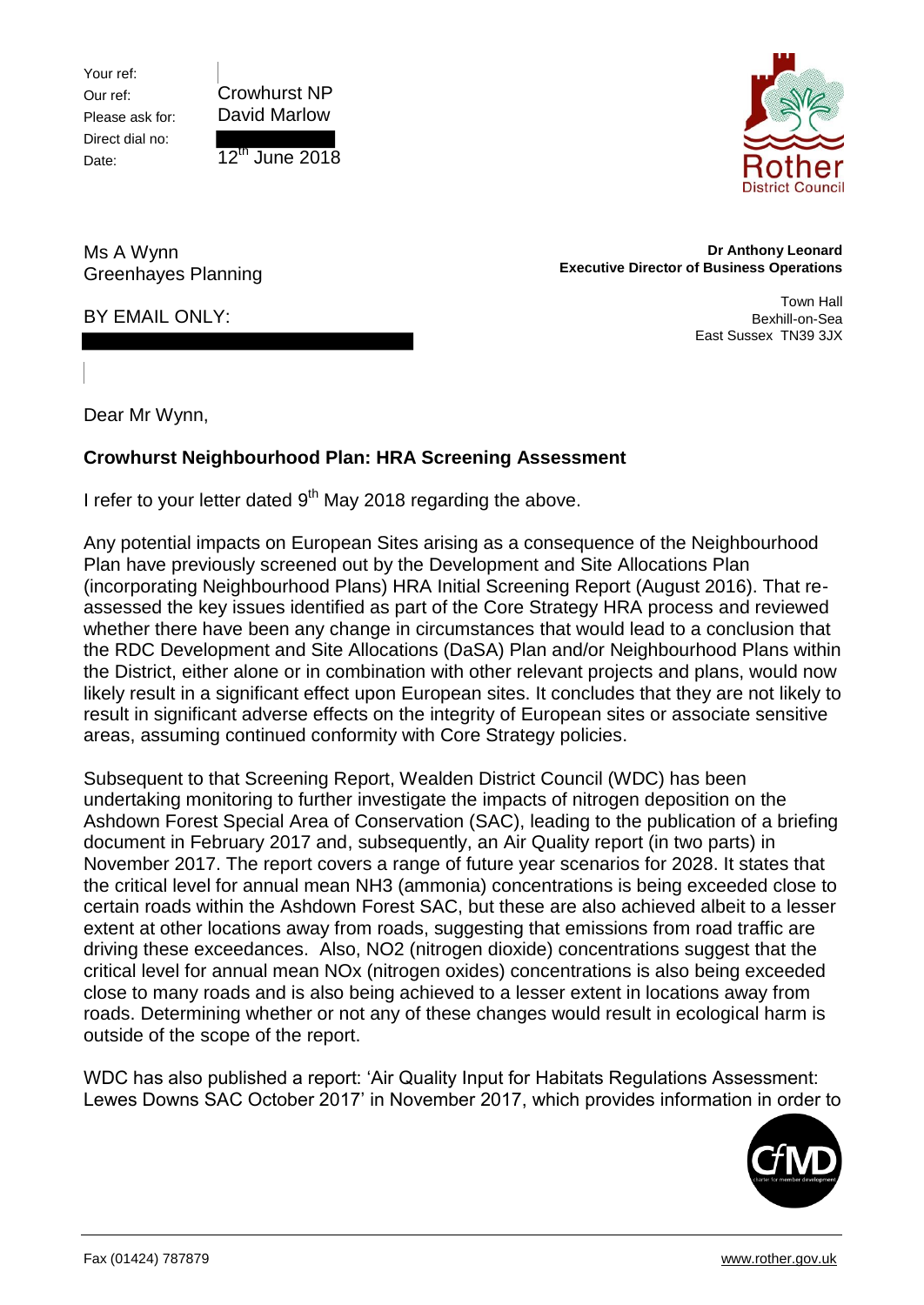inform the Habitats Regulations Assessment of the Wealden Local Plan regarding the potential for adverse air quality impacts on that SAC. It does not conclude on any existing problems, but adds that NOx concentrations are predicted to increase in the worst-case scenario, such that the potential for significant impacts cannot be discounted without an analysis of the sensitivity of the habitat to NOx concentrations. Similar statements are made in relation to ammonia concentrations and nutrient-nitrogen deposition impacts.

In the light of these reports and having regard to the 'precautionary principle', Rother District Council has undertaken further work, also having regard to the progress of projects elsewhere. This has resulted in the publication of a **'Habitats Regulations Assessments - Interim Approach to considering planning applications and emerging Plans'**. It has been developed in consultation with transport and environmental consultants, as well as Natural England.

The general approach for residential developments is to identify the number of additional journeys to work by car or van that is likely to be created by the proposal, based on commuting patterns in the 2011 Census for the particular MSOA. By looking at the destination of commuting journeys and by considering routing options from the main settlement(s) in the MSOA, then the number of trips likely to affect a SAC (which also involves multiplying the commuter number by 2) can be calculated.

It is also noted that WDC has published a report: 'Air Quality Input for Habitats Regulations Assessment: Lewes Downs SAC October 2017' in November 2017, which provides information in order to inform the Habitats Regulations Assessment of the Wealden Local Plan. At the same time, Lewes District Council, within whose area the SAC lies, has published its Lewes Local Plan Part 2 HRA in October 2017, which will have taken into account existing commitments from other plans which found:

*The Joint Core Strategy HRA undertook air quality calculations (including consideration in combination with other projects and plans). This concluded no adverse effect upon the integrity on Lewes Downs SAC would result alone or 'in combination' with other projects and plans, a conclusion that has also been reached in 2017 in the HRA of the South Downs Local Plan. As such Lewes Downs SAC can be screened out from further consideration in this HRA and is not discussed further.<sup>1</sup>*

You advise that the Neighbourhood Plan is anticipated to allocate land for some 30 new homes across several sites in and around the village of Crowhurst.

Crowhurst Parish is within the MSOA of Rother 006, so journey to work data is taken for that area (Nomis table: WU03EW). Traffic flows are expressed in terms of annual average daily traffic (AADT), as this is the measure used in air quality monitoring.

The methodology focuses on commuter flows in part because the morning and afternoon peak hour flows contribute substantially to total movements affecting the SACs, but moreover because it is assumed that other trips would be more local, having regard to Crowhurst having its own primary school and ready access to a much wider range of retail, personal business, educational, medical, leisure, entertainment etc. in Hastings and Battle. Social trips are also very likely to be far more local to the village.



<sup>&</sup>lt;sup>1</sup> Paragraph 3.10, http://www.lewes-eastbourne.gov.uk/planning-policy/habitats-regulations/